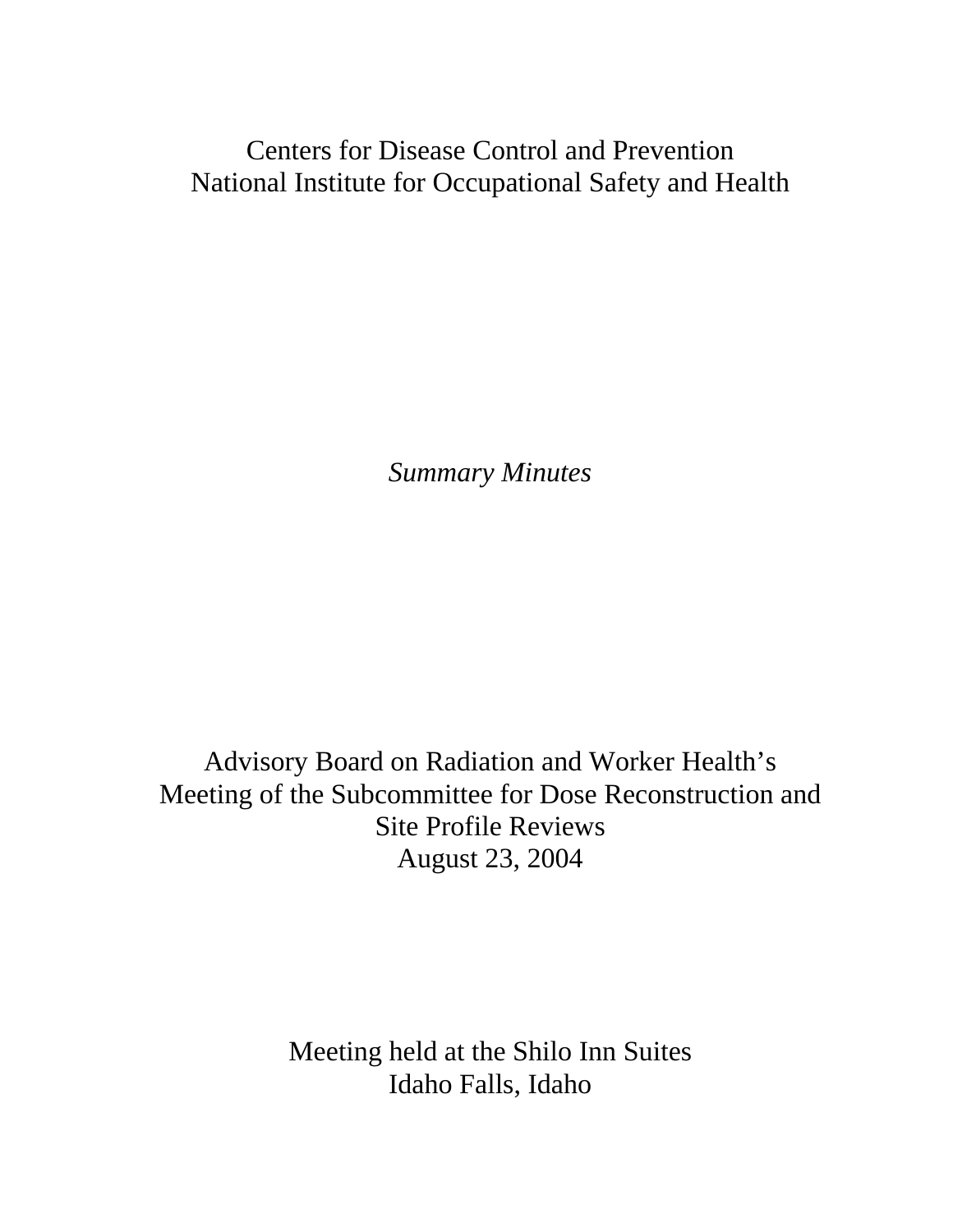Summary Minutes of the First Subcommittee Meeting

August 23, 2004

The First Meeting of the Subcommittee for Dose Reconstruction and Site Profile Reviews (the Subcommittee) for the Advisory Board on Radiation and Worker Health (ABRWH or the Board) was held at the Shilo Inn Suites on Monday, August 23, 2004. The Meeting was called by the Centers for Disease Control and Prevention's (CDC's) National Institute for Occupational Safety and Health (NIOSH), the agency charged with administering the ABRWH. These summary minutes are available on the internet on the NIOSH/Office of Compensation Analysis and Support (OCAS) web site located at [www.cdc.gov/niosh/ocas.](http://www.cdc.gov/niosh/ocas) Those present include the following:

#### **ABRWH's Subcommittee for Dose Reconstruction and Site Profile Reviews Members:**

Dr. Paul Ziemer, Chair; Dr. Henry Anderson; Dr. Antonio Andrade; Mr. Michael Gibson, and Mr. Mark Griffon.

**Designated Federal Official:** Mr. Larry Elliott, Executive Secretary.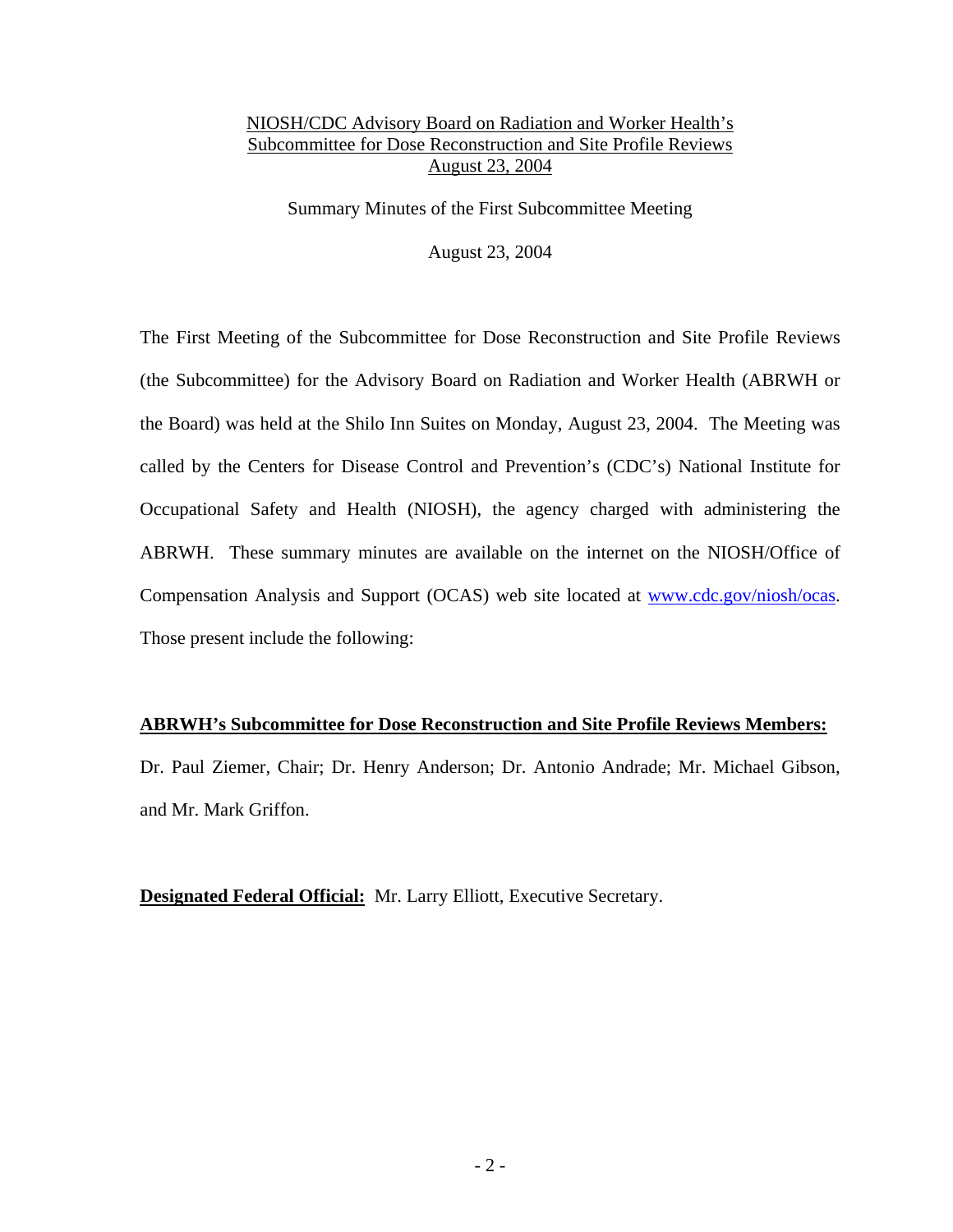# **Federal Agency Attendees:**

Department of Health and Human Services:

Mr. Todd Braswell, Ms. Chia Chia Chang, Ms. Heidi Deep, Ms. Chris Ellison, Mr. Russ

Henshaw, Ms. Cori Homer, Ms. Liz Homoki-Titus, Mr. Ted Katz, and Dr. Jim Neton.

Department of Labor:

Mr. Pete Turcic

**Contractors:** Dr. John Mauro

**National Council on Radiation Protection and Measurements**: Dr. Thomas Tenforde and Ms. Melanie Heister

**Public Attendees:** Louis Z. Bodnar, H. Dale Egbert, and Gaylon Hanson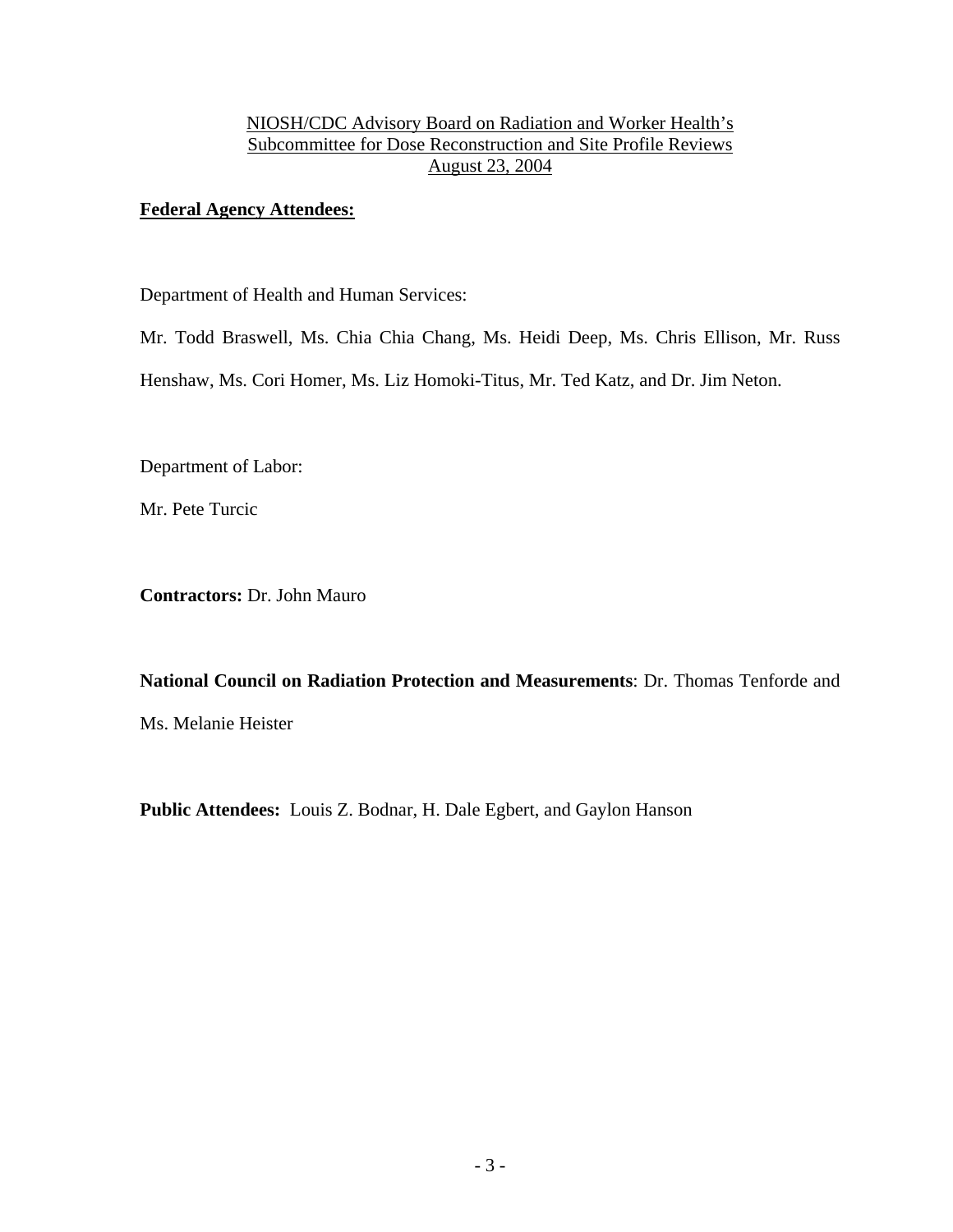#### **Executive Summary**

The First Meeting of the Subcommittee for Dose Reconstruction and Site Profile Reviews (the Subcommittee) for the Advisory Board on Radiation and Worker Health (ABRWH or the Board) was held at the Shilo Inn Suites on Monday, August 23, 2004. All appointed ABRWH Subcommittee members attended. Other individuals in attendance included staff from various Federal agencies, as well as members of the public.

\*\*\*\*\*

#### **Monday, August 23, 2004**

#### **Subcommittee Working Session**

Two documents relative to case selection procedures were provided to the Subcommittee for review and development of recommendations to the Board.

A sampling scheme and two sets of case selections, as developed at a prior working group session, were presented to the Subcommittee for review, comment, and discussion toward finalizing recommendations to the Board.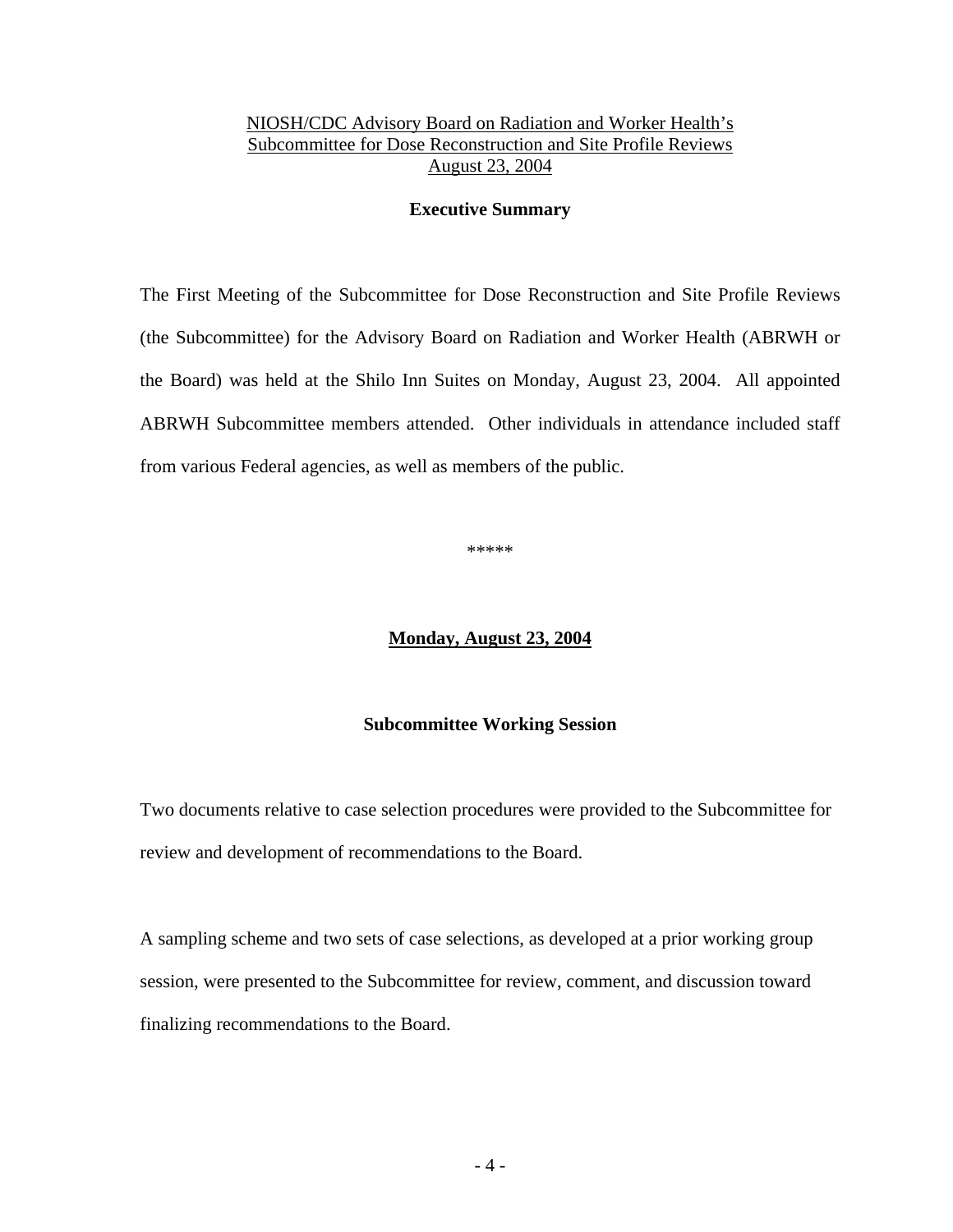The Subcommittee made modifications to the case selection documents and recommendations were established to move forward to the Board.

A discussion ensued regarding the best procedures for assigning board members to work with Sanford Cohen & Associates (SC&A), case review processes, and panels serving for case review while addressing conflict of interest and Privacy Act information controls.

SC&A proposed a plan for the case review process involving the Subcommittee, the Board, and NIOSH.

Discussion was initiated on the nature and character of the final product for the Board's recommendations to the Secretary of HHS and to the Director of NIOSH.

With no further business to come before the Subcommittee, the meeting was adjourned.

# **End of Executive Summary**

**♦♦♦**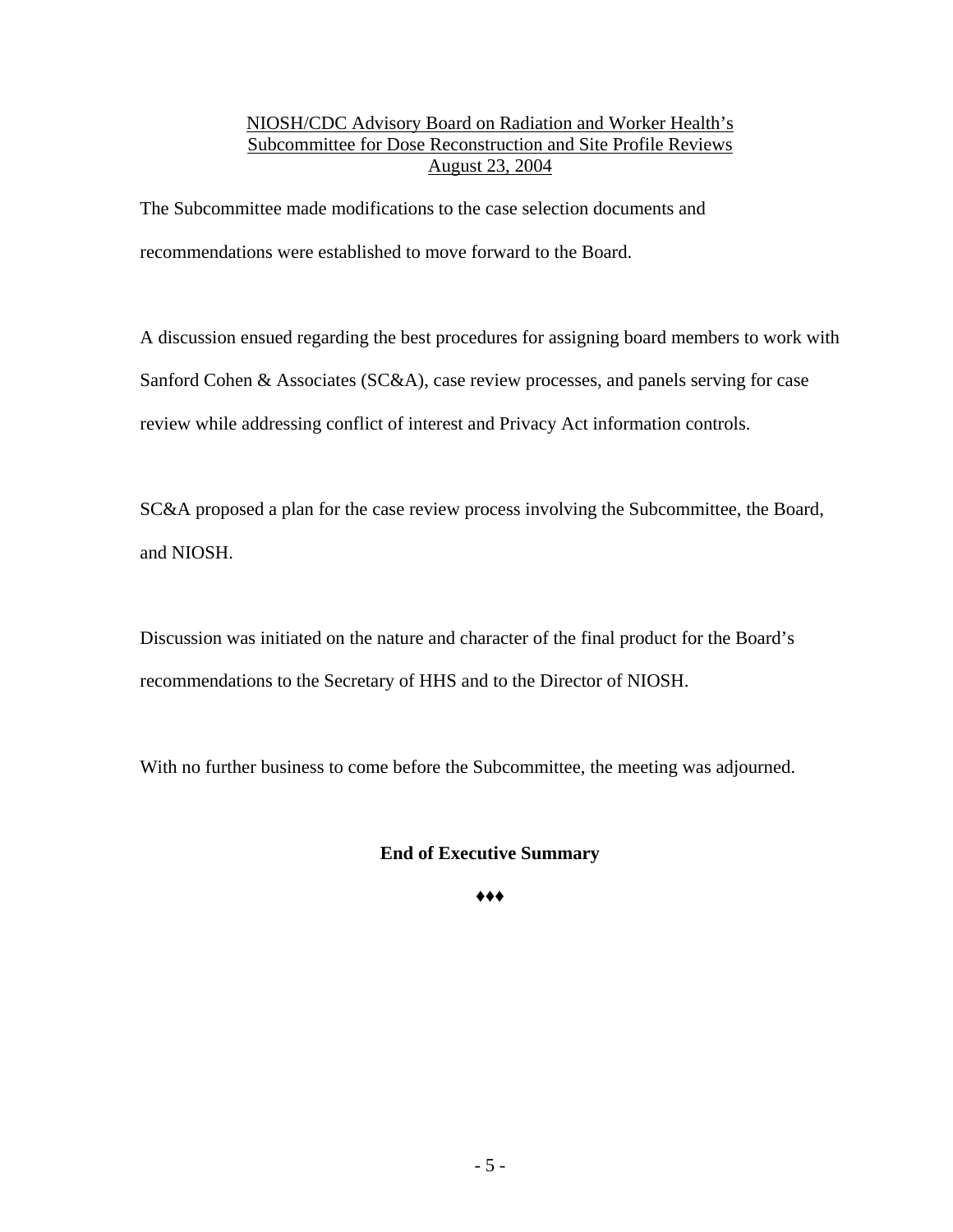**The Subcommittee for Dose Reconstruction and Site Profile Reviews** 

**Advisory Board on Radiation and Worker Health** 

**National Institute for Occupational Safety and Health** 

**Centers for Disease Control and Prevention** 

## **Summary Minutes of the First Meeting**

**August 23, 2004** 

The First Meeting of the Subcommittee for Dose Reconstruction and Site Profile Reviews (the Subcommittee) for the Advisory Board on Radiation and Worker Health (ABRWH or the Board) was held at the Shilo Inn Suites on Monday, August 23, 2004. The meeting was called by the Centers for Disease Control and Prevention's (CDC's) National Institute for Occupational Safety and Health (NIOSH), the agency charged with administering ABRWH. These summary minutes, are available on the NIOSH/Office of Compensation Analysis and Support (OCAS) web site located at **www.cdcgov/niosh/ocas**. Those present include the following: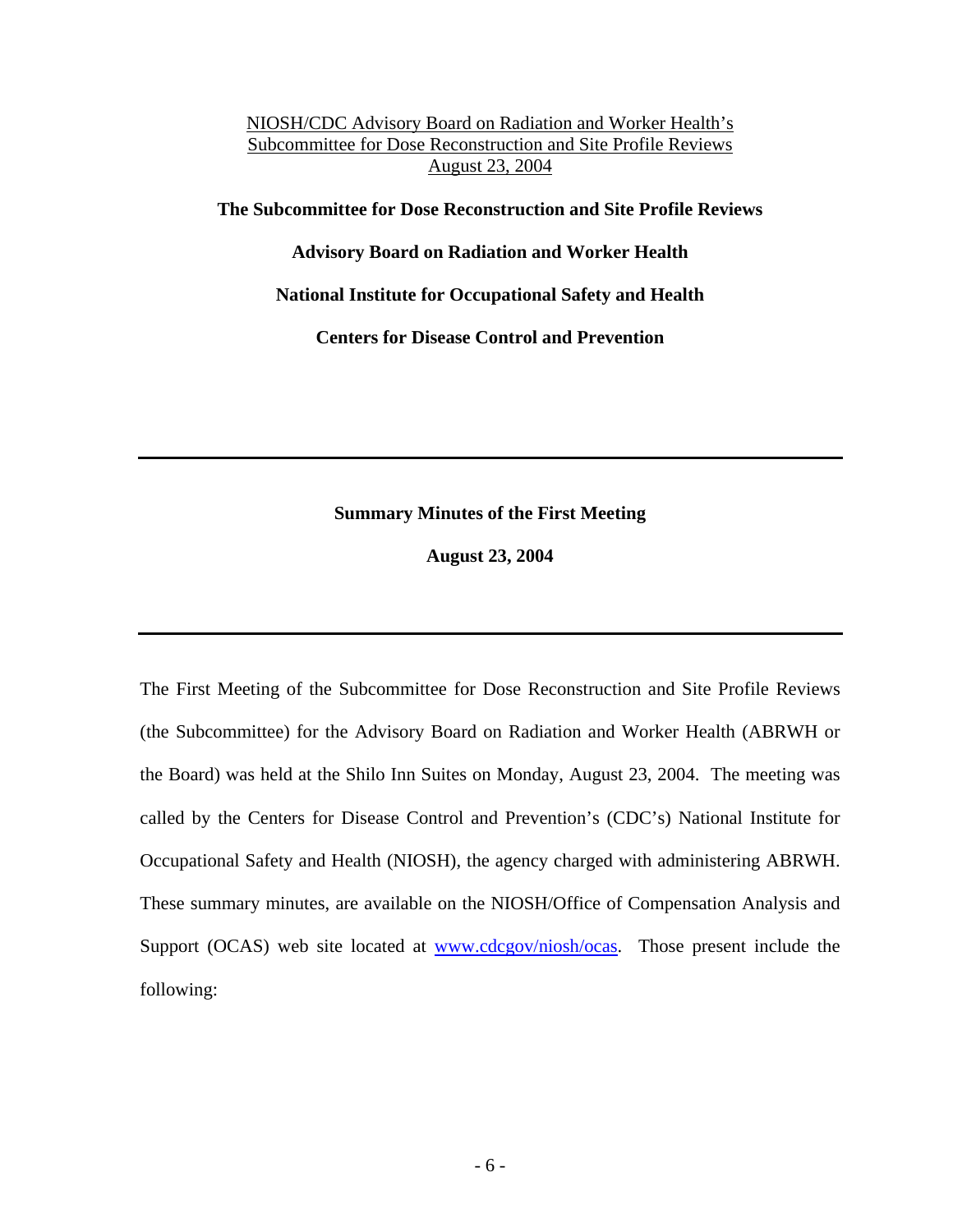#### **ABRWH Subcommittee for Dose Reconstruction and Site Profile Review Members:**

Dr. Paul Ziemer, Chair; Dr. Henry Anderson; Dr. Antonio Andrade; Mr. Michael Gibson, and Mr. Mark Griffon.

**Designated Federal Official:** Mr. Larry Elliott, Executive Secretary.

## **Federal Agency Attendees:**

Department of Health and Human Services:

Mr. Todd Braswell, Ms. Chia Chia Chang, Ms. Heidi Deep, Ms. Chris Ellison, Mr. Russ Henshaw, Ms. Cori Homer, Ms. Liz Homoki-Titus, Mr. Ted Katz, and Dr. Jim Neton.

Department of Labor:

Mr. Pete Turcic

**Contractors:** Dr. John Mauro

**National Council on Radiation Protection and Measurements**: Dr. Thomas Tenforde and Ms. Melanie Heister

**Public Attendees:** Louis Z. Bodnar, H. Dale Egbert, and Gaylon Hanson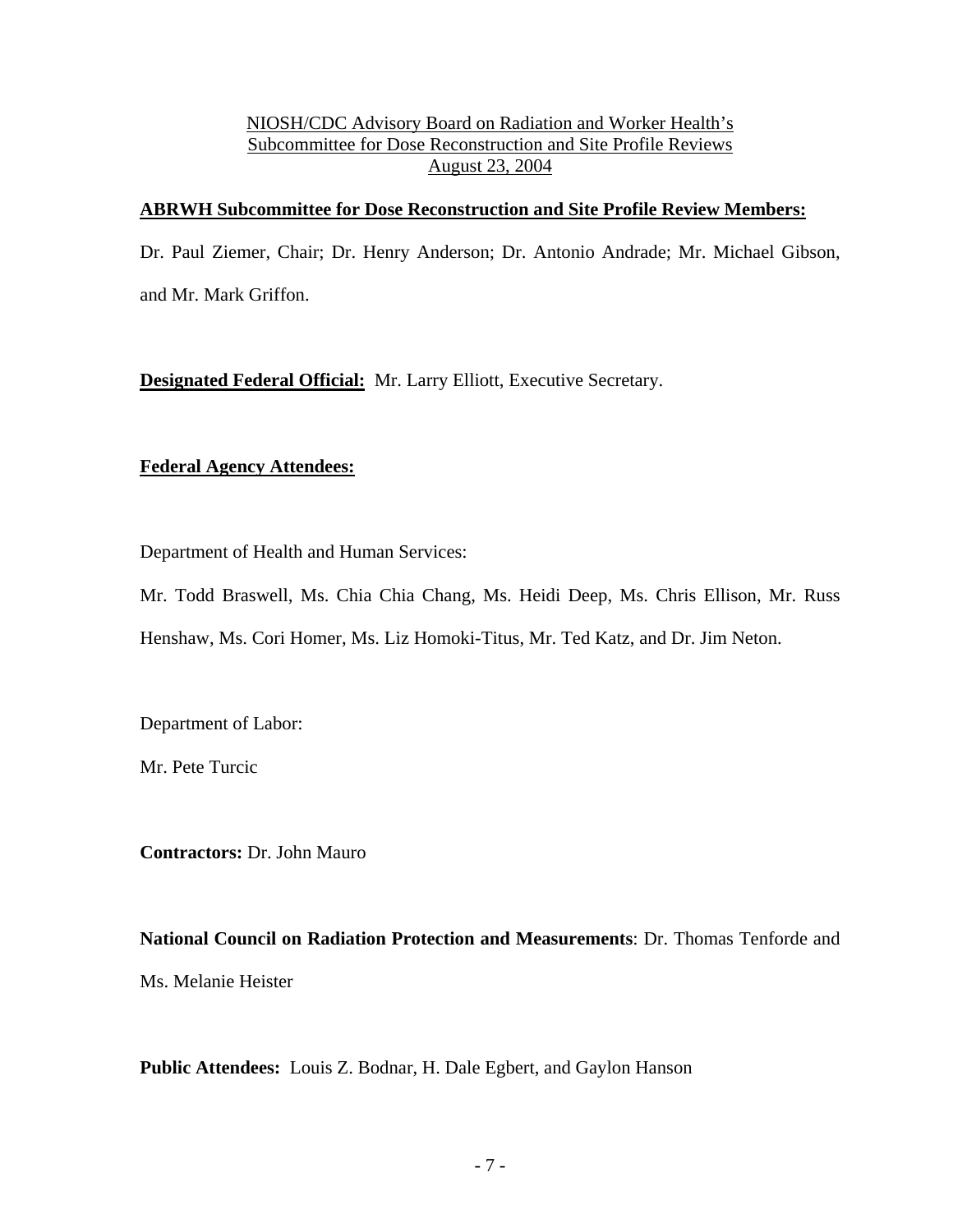**Dr. Paul Ziemer** called the meeting to order at 9:00 am, welcoming the attendees. He remarked that the Subcommittee has specific functions, which are found in the charter, and the Subcommittee will be pursuing those duties and responsibilities. He asked everyone to register his or her attendance. He announced that the Subcommittee session does not have a public comment period, as it is an opportunity for the public to observe the Subcommittee at work. **Dr. Ziemer** noted that staff members are in attendance to serve as resources for the Subcommittee.

**Mr. Larry Elliott** introduced Ms. Heidi Deep, the writer/editor for the day's Subcommittee meeting. He announced that Ms. Deep is an ASPH Fellow recently assigned to OCAS and that will be serving as a Health Communications Specialist on Ms. Chris Ellison's team.

\*\*\*\*\*

#### **SUBCOMMITTEE WORKING SESSION**

**Dr. Ziemer** remarked that the purpose of the Subcommittee meeting is to develop a set of recommendations to bring to the Board regarding the selection of cases to be audited, the process of review, and the audit criteria documents. Subcommittee members received the following documents prior to the day's Subcommittee meeting: (1) A Draft Procedure for Selecting and Tracking Dose Reconstruction Cases; (2) Table 1 Flow Diagram of Case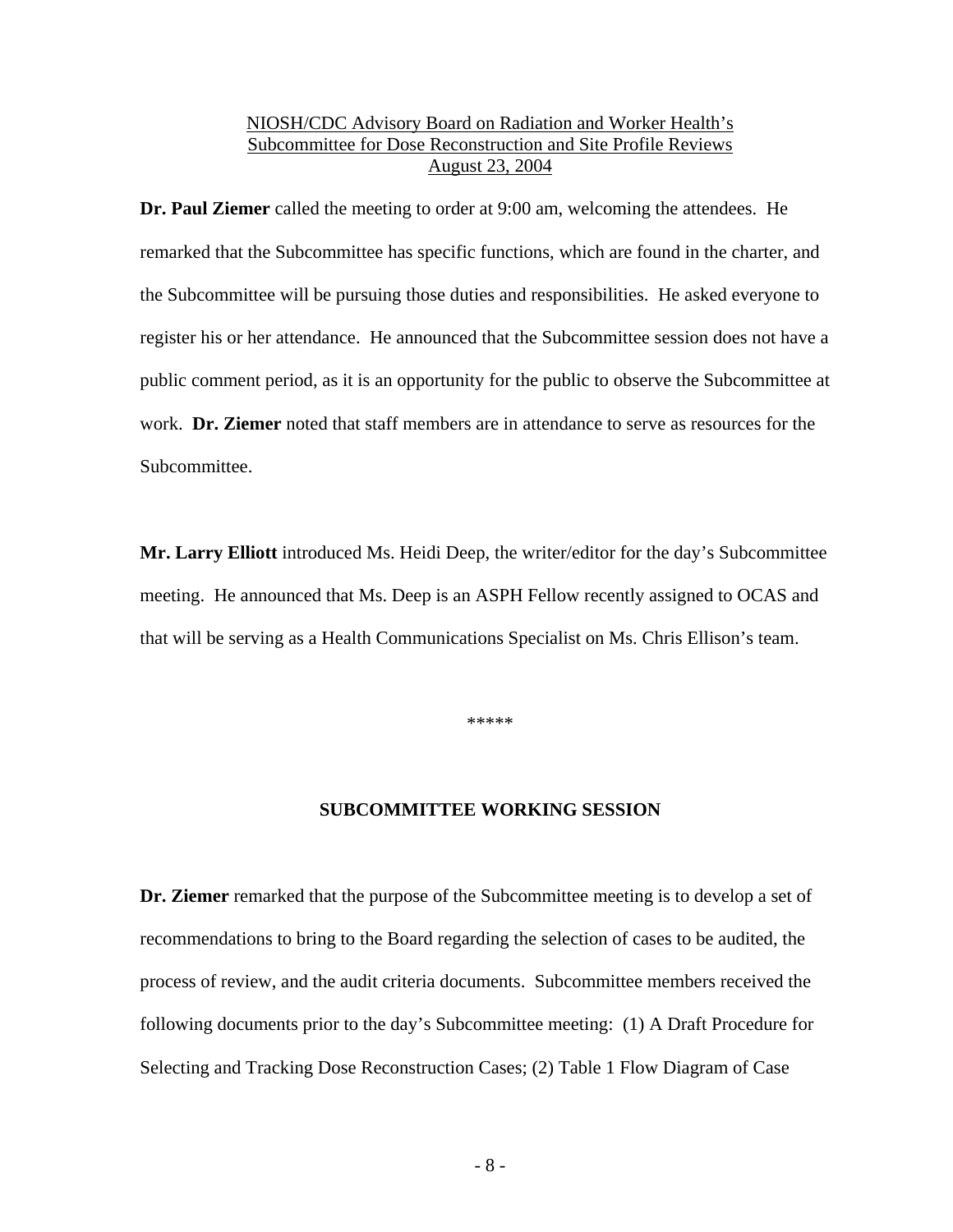Selection Procedure (also referred to as the Flow Diagram), both developed by a prior working group; and (3) two sets of case selections, as requested by the working group and developed by a team at NIOSH-OCAS. (Documents in (1) and (2) are attached for the reader's information. Documents in (3) are not attached, as they were working documents of the Subcommittee.) Previous discussion regarding methods of case selection included pure random sampling versus stratified random sampling with conditions to satisfy the matrix. **Dr. Ziemer** called upon **Mr. Mark Griffon** to explain the proposed Draft Procedure for Selecting and Tracking Dose Reconstruction Cases and the Flow Diagram of Case Selection Procedure.

**Mr. Griffon** explained the Flow Diagram of Case Selection Procedure as a case selection method geared to fill a matrix with parameters that will represent the cross-section of cases that have gone through the dose reconstruction and compensation process. Initiating the Flow Diagram of Case Selection Procedure is a random selection process or a random number generator used to select cases out of the list of available or completed dose reconstructions. Once the cases are randomly selected, the probability of causation (POC) for each case is distributed into one of three groups:  $(1)$  0 - 44.9%,  $(2)$  45 - 49.9%, or  $(3)$ greater than 50%. **Mr. Griffon** indicated that more emphasis would be placed on the borderline cases, in terms of POC, and then defined the proposed percentages for each group. **Mr. Griffon** pointed out the descending parameters in the Flow Diagram of Case Selection Procedure is considered of most interest in terms of a good cross-section of cases. The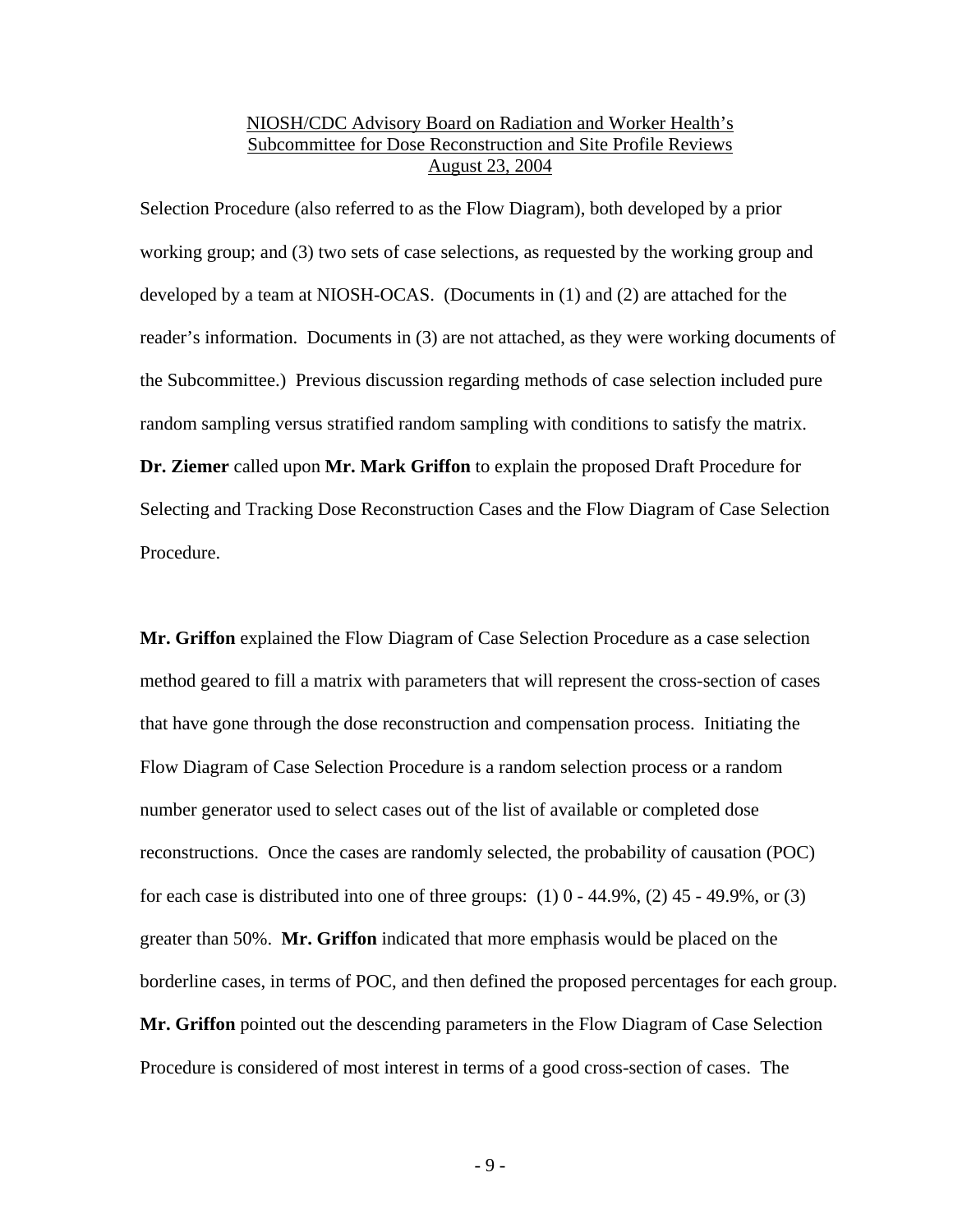remaining parameters were described and include (1) decade first employed, (2) duration of employment, and (3) cancer risk model. Other parameters of interest to the Subcommittee that will be recommended to the Board for tracking and monitoring are noted in a box at the bottom of the document (see Flow Diagram of Case Selection Procedure) and include: cases using co-worker data, monitored or unmonitored workers, job categories, work area or building, and primarily internal dose or external dose contributing to overall dose. **Mr. Griffon** added the other factor to deliver to the Subcommittee is the final matrix. The Board's interest in examining various parameters used in dose reconstruction will be met, as the cells of the matrix will fill as the cases are randomly sampled in batches.

**Dr. Ziemer** suggested looking at the Flow Diagram's parameters in detail to clarify any potential issues and illustrated a few ways to randomly sample.

Discussion continued on methods and issues regarding the random sampling process.

**Mr. Elliott** recommended that **Mr. Todd Braswell** explain the random sample runs he performed. **Dr. Ziemer** called upon Mr. Braswell.

**Mr. Braswell** addressed the Subcommittee by explaining case selection documents, which were previously submitted to the Subcommittee members via email. The documents include information on two sets of case selections. Each set contained two random samples of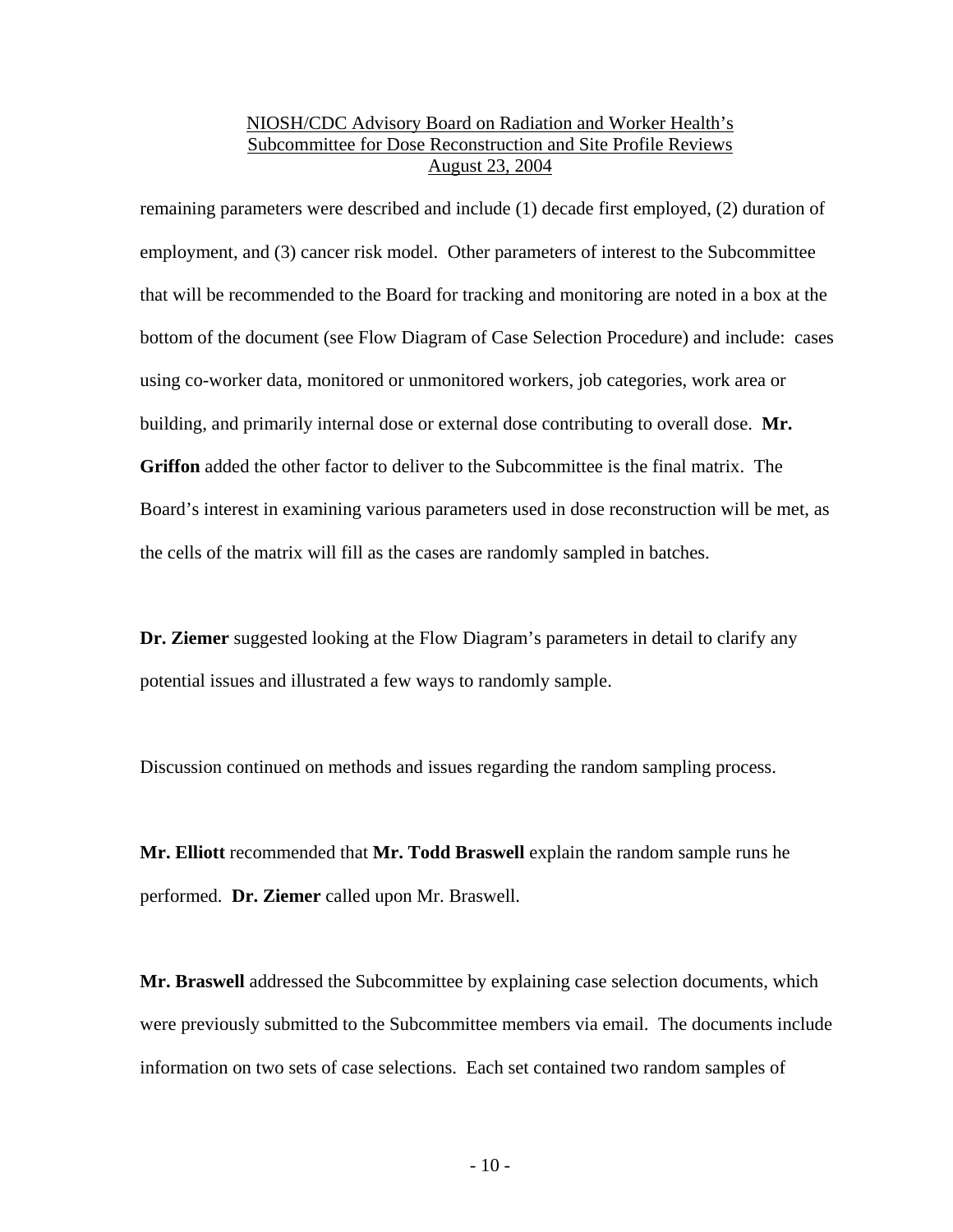twenty-five cases and one random sample of fifty cases. In the first case selection, the samples were randomly selected out of the total completed cases; in the second case selection, samples were generated based upon selection criterion percentages. **Mr. Braswell** pointed out the frequency distributions for each set and described how he randomly selected cases according to the probability of causation parameters. **Dr. Ziemer** asked if the second case selection set was sorted first and then randomly selected. In response, **Mr. Braswell** clarified by stating that the cases were stratified by probability of causation percentage, then reiterated the steps he took to generate the samples. First, completed cases with final decisions are identified; then, the cases that had the desired probability of causation parameter are selected, according the specific subset percentage. After the Subcommittee had further discussion on the case selection process, **Dr. Ziemer** noted a few observations regarding the distribution of the output and concluded he thought it worked to meet the interests of the Board.

#### **A motion was made, seconded, and passed to select the first 25 cases at random.**

**Dr. Ziemer** instructed Mr. Braswell to select 25 cases at random, not weighted, according to the probability of causation parameters.

**Dr. Ziemer** recommended a discussion with regard to apportioning the parameter of cancer risk models and called upon **Mr. Griffon**. **Mr. Griffon** commented that doing proportional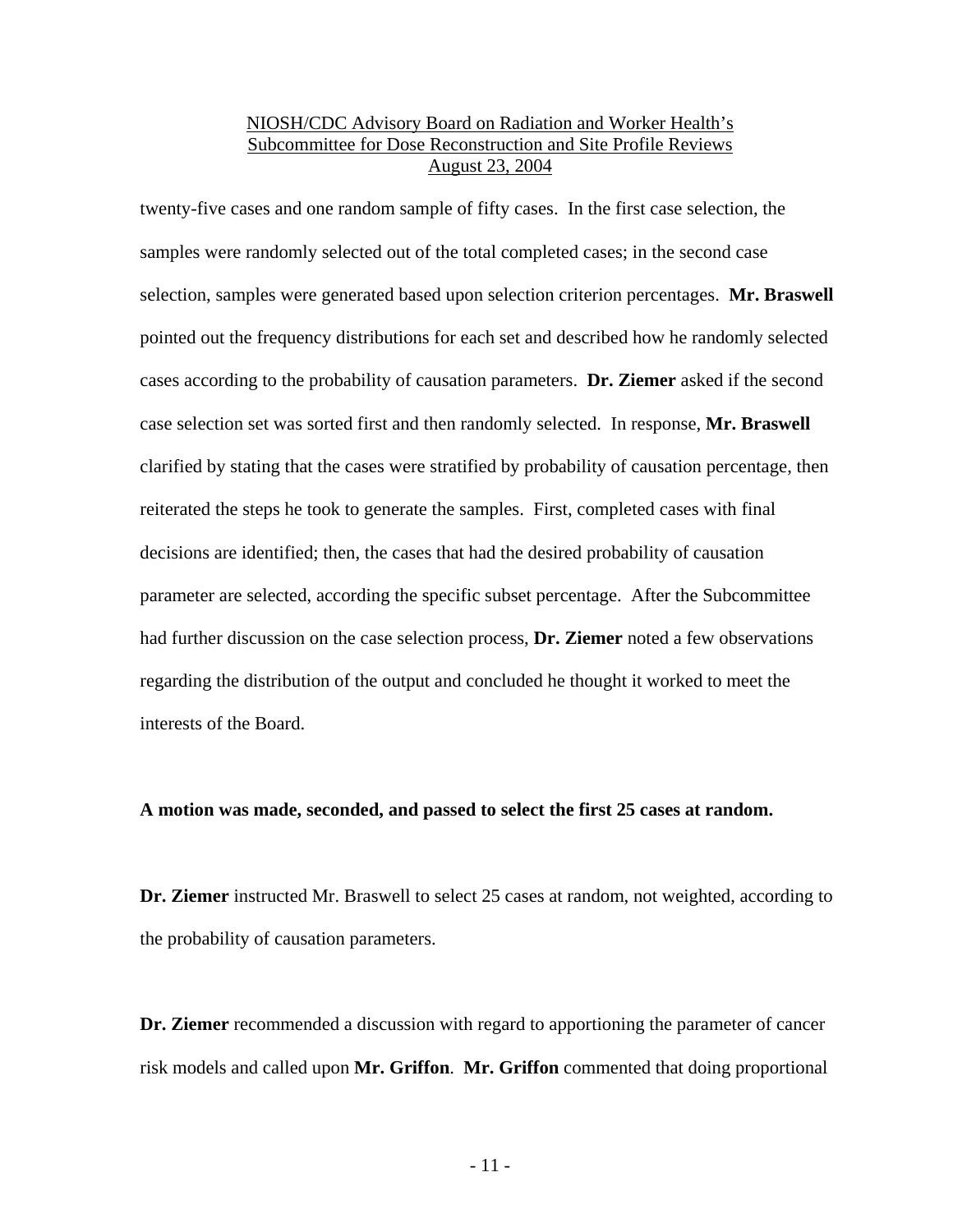sampling on the 32 cancer models might be unfavorable. **Mr. Russ Henshaw** provided a document on the distribution of all cancers for all claims, which led to further discussion on sampling by apportioning cancer risk models. **Dr. Ziemer** stated that determination for the final numbers representing cancer risk models could be reserved for a later time.

**Mr. Griffon** recommended discussing the parameter of facility. **Dr. Ziemer** noted that facilities could be sampled proportionally according to the claims as based on the previous discussion. **Mr. Griffon** noted that proportionally sampling Department of Energy (DOE) facilities is reasonable; however, Atomic Weapons Establishment (AWE) facilities need to be addressed and wondered if they should be grouped based on available information with assistance from NIOSH. **Dr. Jim Neton** added that many AWEs are primarily uranium operations and represent a distinct category. A basis was established to group together the AWE sites with smaller claims for sampling purposes. **Mr. Griffon** noted that he would update the document on the case review process based on the current numbers. **Dr. Ziemer** ended the discussion by stating that sampling would be proportional to total claims for large DOE and AWE facilities and that smaller sites would need to be grouped together.

**Dr. Ziemer** asked the Subcommittee if they were ready to settle on an overall recommendation.

**A motion was made to adopt the structure as shown in the "Flow Diagram of** 

**Case Selection Procedure." The motion was seconded by Dr. Antonio Andrade.**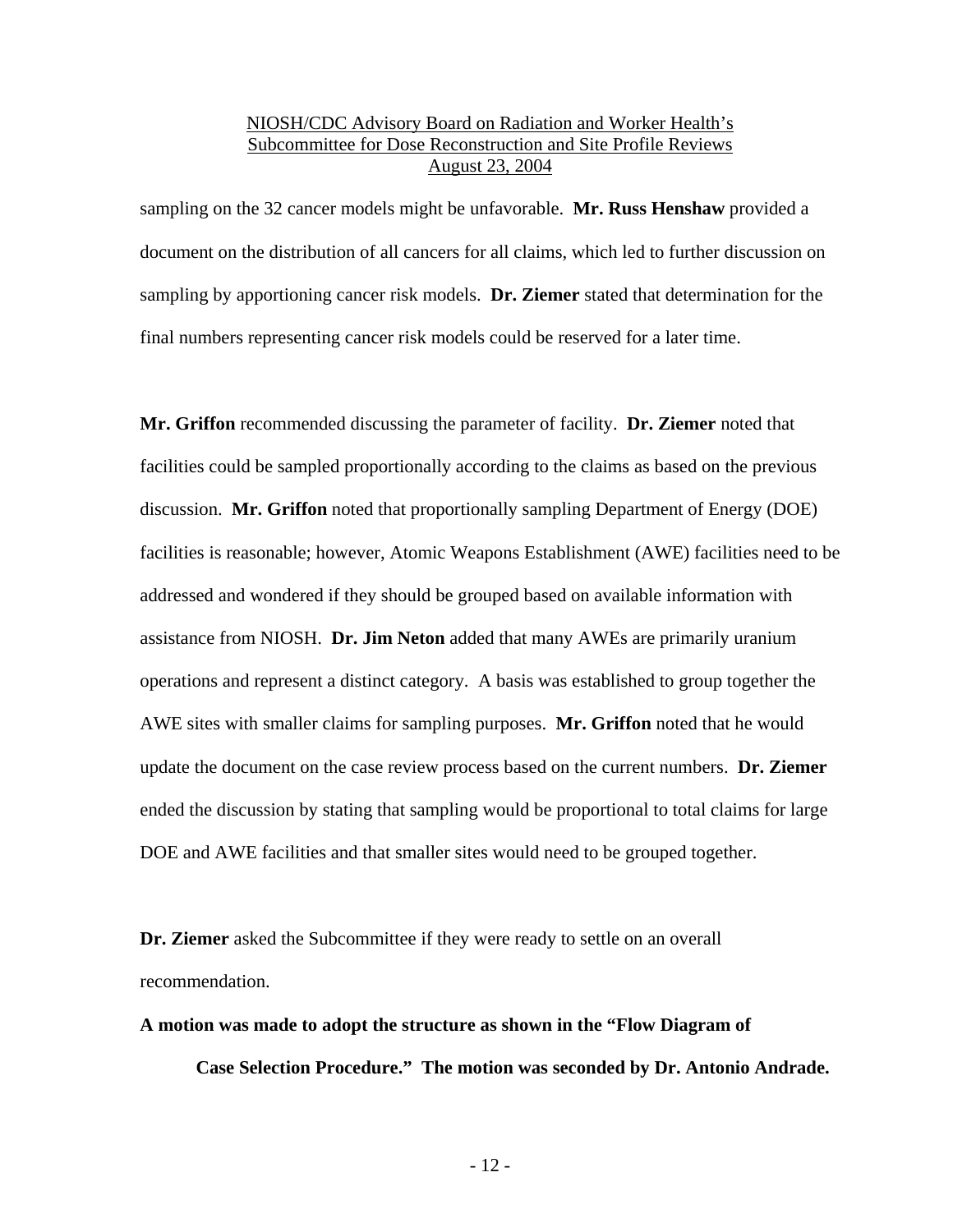**Dr. Henry Anderson recommended a friendly amendment showing 0 to 45 (which by implication is really 44.99); 45 to 49.99; and greater than 50, sample based proportionally on total claims under the facilities category in the "Flow Diagram of Case Selection Procedure."** 

**Dr. Ziemer** noted the friendly amendment was a strategy of where to start. **Dr. Anderson** asked if these were their goals.

**Dr. Ziemer** asked if the Subcommittee agreed with the sample proportions for the duration of employment category, which are 0 to 1 year  $(15\%)$ ; 1 to 5 years  $(25\%)$ ; 5 to 10 years (25%); 10 to 20 years (25%); and greater than 20 years (10%). **Dr. Ziemer** made a clarification stating, "when we say 1 to 5 it means 1 to 4.9 years." **Mr. Griffon** commented the "0 to 1 years" might be skewed based upon the potential for non-monitoring of radiation exposure. **Dr. Ziemer** replied that they could be adjusted.

**The Chair asked if there was agreement to adopt the modifications to the sample proportions for the duration of employment category in the "Flow Diagram of Case Selection Procedure." Without objection, the Subcommittee agreed.** 

**Dr. Ziemer** asked if anyone wanted to make a motion to determine how many cases will be examined initially.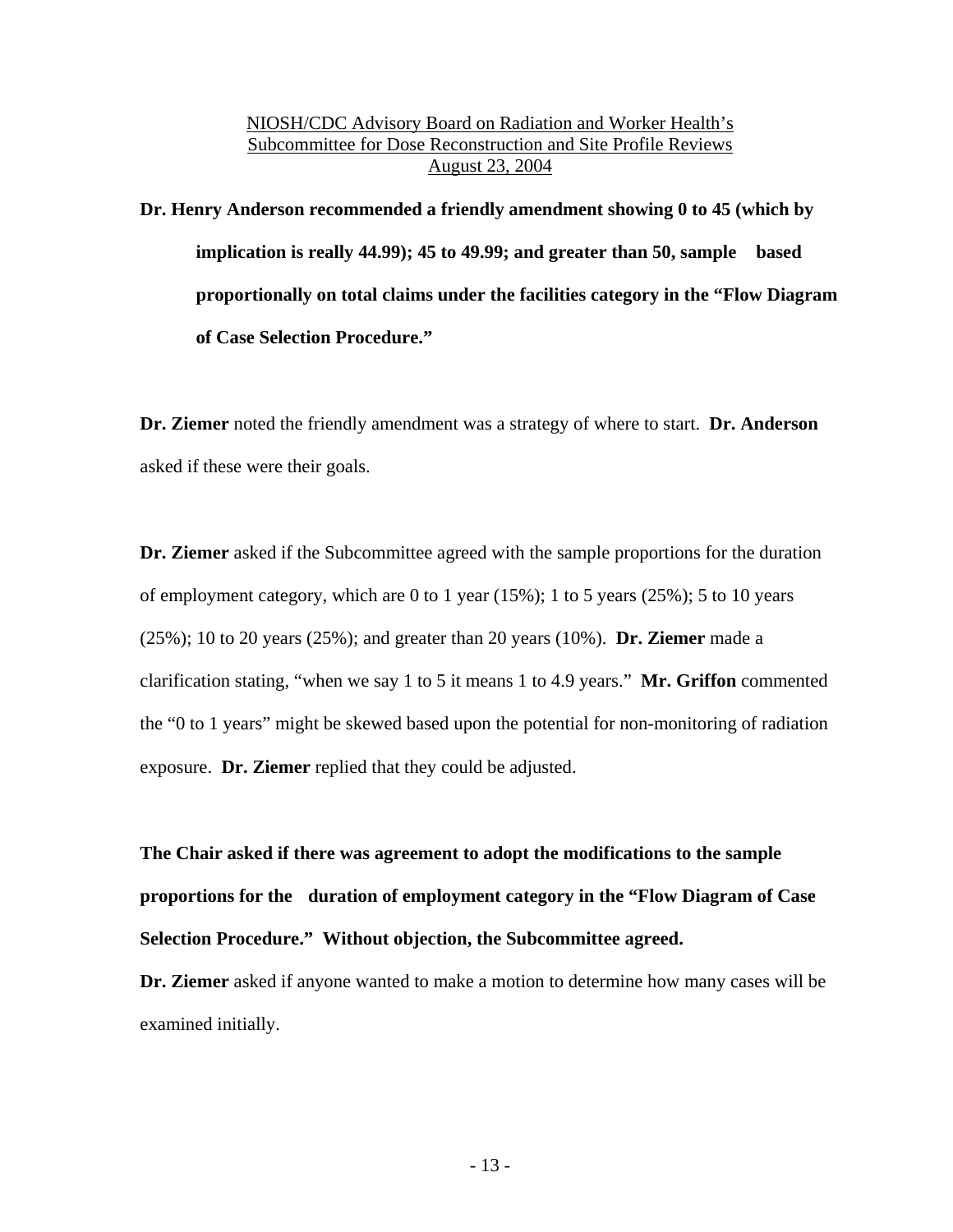**A motion was made by Mr. Griffon to start with 25 cases and do a random selection, not a probability of causation-weighted selection. Motion died for lack of a second.** 

**Dr. Ziemer** noted that a rationale is needed for random selection to fill the matrix. The Subcommittee continued discussion. **Dr. Ziemer** noted that within SC&A's task, the intent is to review approximately 2.5% of the total number of cases and this is a working value. The 25 would be the starting point and used to learn how well the proposed process works; it is not the full sample because the cases are going to continue to rise.

# **By unanimous consent, the Subcommittee agreed to start the case selection process with a random sample of 25 cases.**

**Dr. Ziemer** inquired if the "Draft Procedure for Selecting and Tracking Dose Reconstruction Cases" is an explanation of the "Flow Diagram of Case Selection Procedure." **Mr. Griffon** confirmed that it was but it will need to be edited. **Dr. Ziemer** requested that **Mr. Griffon**  make the modifications to the 'Draft Procedure for Selecting and Tracking Dose Reconstruction Cases' document before it is presented to the Board and that **Mr. Braswell** randomly select the 25 initial cases for review.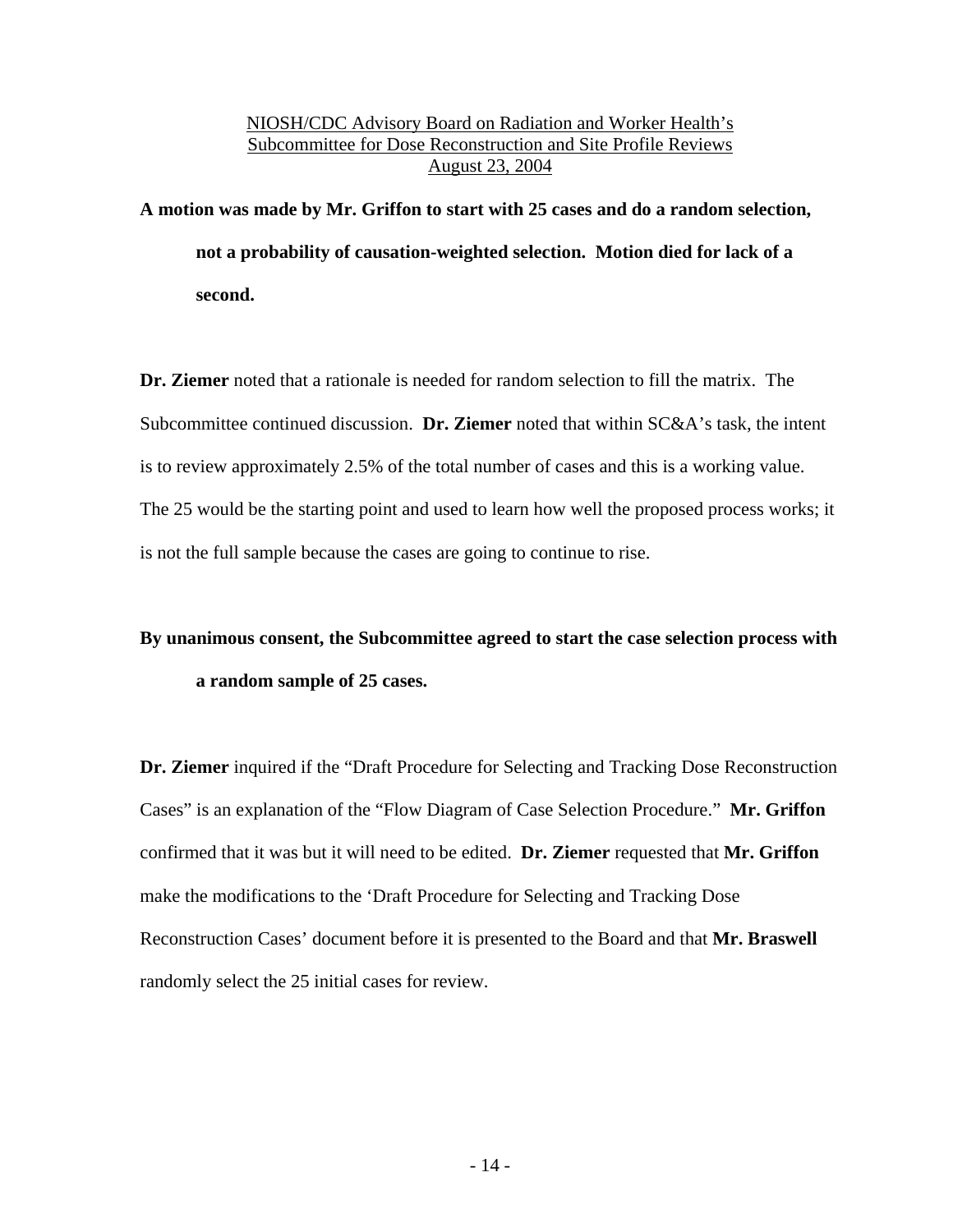**Dr. Ziemer** stated the procedure for assigning board members to work with SC&A needs to be established. **Dr. Andrade** added that the procedure would need to be done at the full Board meeting due to conflict of interest considerations. **Dr. Ziemer** agreed.

**Mr. Elliott** commented that at the working group level in Cincinnati, an agreement was made that NIOSH would produce CDs with the cases for panel members to review containing all Privacy Act information. **Mr. Elliott** stated the board members would be held accountable for protecting the confidential information of cases. **Mr. Elliott** inquired about the make up of the panels with regard to case assignments and conflicts of interest among Board members. **Dr. Anderson** responded that a team would consist of two board members and one contractor. **Dr. Andrade** stated that is just the minimum and they can adjust upward if necessary. **Dr. Anderson** noted the teams should stay together. **Mr. Elliott** commented it might be constraining due to conflict of interest. **Mr. Griffon** added that the review panels should be flexible due to conflict of interest issues.

**Dr. Ziemer** asked **Dr. John Mauro** how many individuals would be involved in reviewing the 25 cases. **Dr. Mauro** stated he has five case managers, whom are senior health physicists, and a total staff of thirty people. **Dr. Mauro** addressed SC&A's plan for reviewing the cases. SC&A is planning to receive twenty cases every two months over a sixmonth period. Five case managers, whom are experts in external and internal dosimetry, are designated as case managers for the case reviews. Each of the five case managers will read the initial 20 cases, and then they will meet to allocate four cases to each of the five case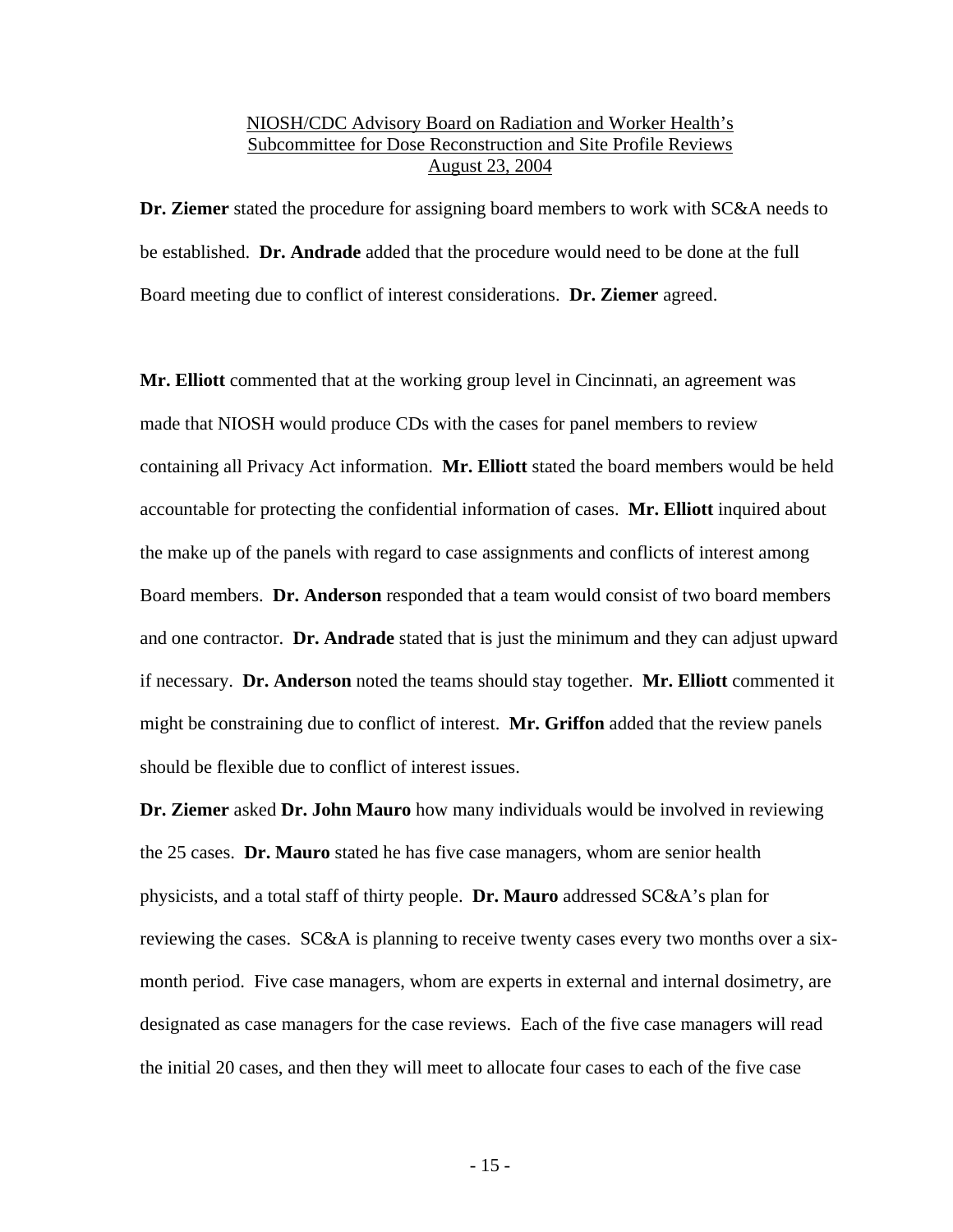managers. The allocation will be based on the technical background, primarily internal dosimetry. Once the case manager learns the details of the case, he or she will call upon the expertise needed. In each case, the manager will have a schedule and a budget for conducting reviews. Once a comment drafting stage is reached, each case manager will provide comments on a given case at a roundtable discussion. As mentioned in the proposal, SC&A will invite someone from NIOSH and the relevant Board members to sit in on the roundtable discussion. This is similar to what they are doing with the site profiles, and provides an opportunity for fact finding and offering of other perspectives or points of view. **Dr. Mauro** concluded they are open to recommendations on this proposed process.

**Dr. Ziemer** noted each SC&A team member will have four cases and each case will have two board members. The two board members for each team will need to avoid conflict of interest issues when reviewing cases. **Dr. Ziemer** noted most of the board members are not dosimetry experts and the Board is relying on SC&A for this expertise. **Dr. Ziemer** added that any two board members cannot speak for the Board and noted their role is to bring comments back to the Board regarding each case reviewed in conjunction with their contractor panel member. **Dr. Ziemer** requested a legal point of view in terms of what the board members can do with respect to interacting with the contractor. **Ms. Liz Homoki-Titus** stated they are a working group. **Dr. Ziemer** reiterated that the two board members could not act on behalf of the Board. **Ms. Homoki-Titus** confirmed that and stated they are bringing a work product back to the Board.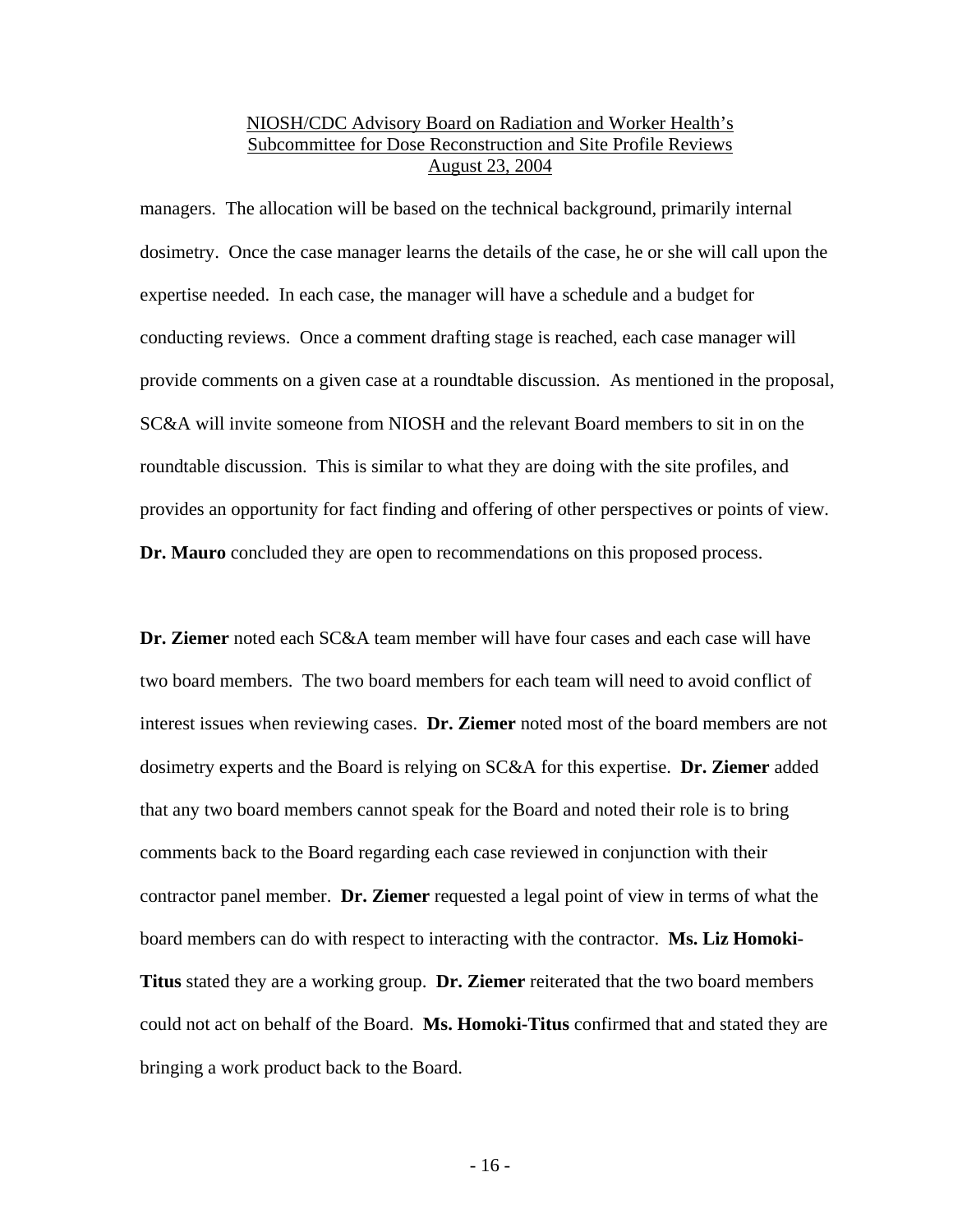**Dr. Ziemer** asked **Mr. Elliott** and **Dr. Neton** if there is a need for NIOSH to attend the roundtable meetings **Dr. Mauro** described or if they would like to have an early draft of the findings. **Mr. Elliott** responded that an opportunity to provide response for clarity, technical accuracy, and any additional information that might lend itself to the audit would be welcomed. **Mr. Elliott** recommended the opportunity for that input occur before the report is presented in final form. **Dr. Neton** requested to have a factual review prior to the roundtable discussion and before the report is presented in final form, which is similar to the process used for site profile reviews. **Dr. Mauro** indicated he was in favor of sending the preliminary review comments to NIOSH to look over and to have a conference call to validate the understanding of the comments or report. This process would parallel the site profile reviews. **Dr. Mauro** added he is anticipating a two to three day meeting to go over the preliminary review his team will have developed. **Dr. Anderson** added he would like to hear NIOSH's input at that meeting. **Dr. Neton** inquired if the meeting could be done by teleconference and if this would be the process regardless of whether the reviews are basic, advanced, or blind. **Dr. Ziemer** responded that the basic reviews would be done first. While the findings are still being formulated, **Dr. Ziemer** stated the review comments have to be solidified at a closed session at least one day prior to the Board meeting, so a recommendation can be brought to the Board. **Mr. Griffon** requested the board members interact with the case manager prior to the Board meeting via email or telephone in order to give their input. **Dr. Ziemer** confirmed questions could be raised early on in the review process. **Mr. Elliott** addressed the protection of privacy regarding the panel's interaction on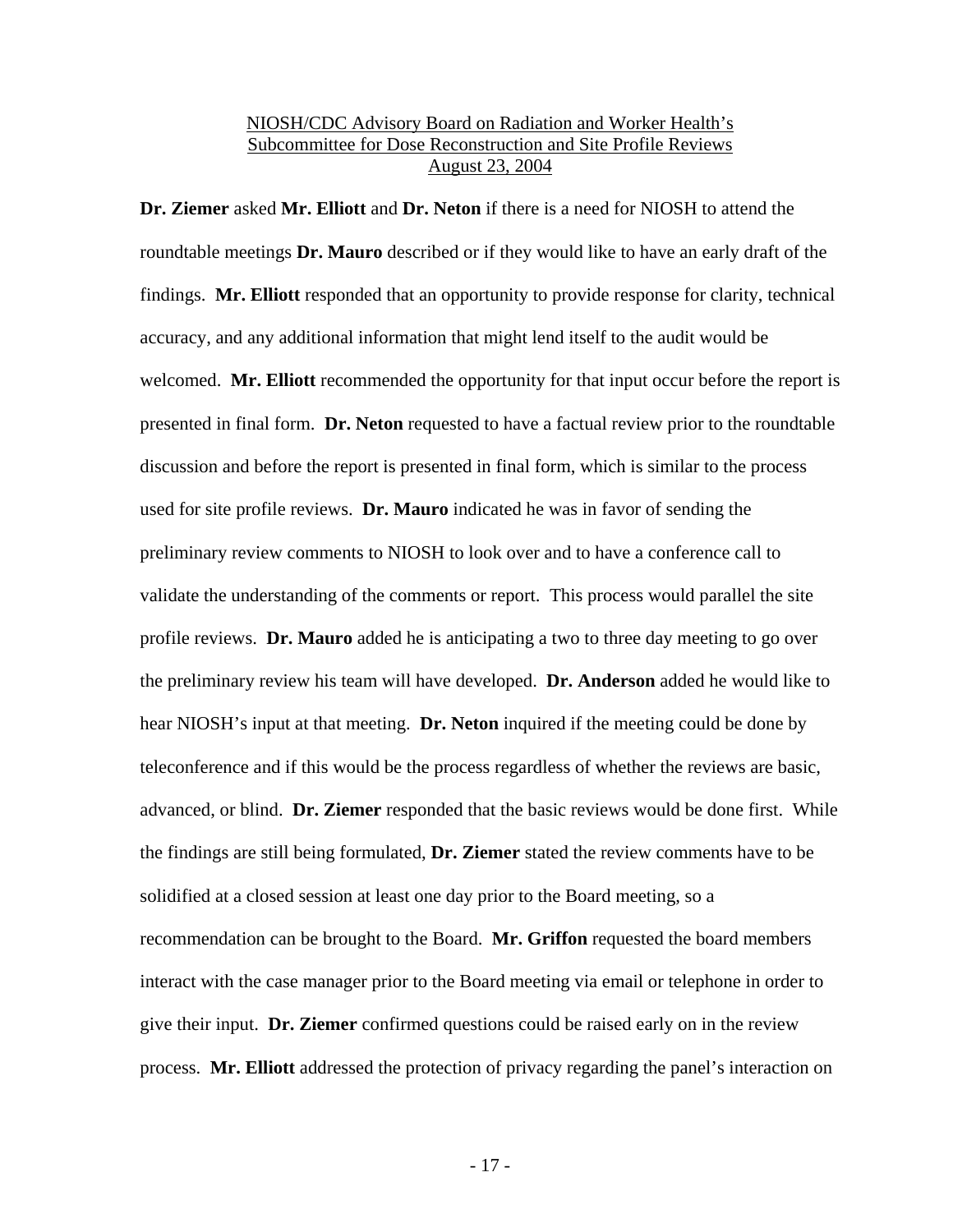individual cases and indicated a closed session discussion would be well suited to protect the privacy of the individuals.

**Dr. Ziemer** indicated that if the Board approves the process then the cases could be assigned in open session revealing only the facility represented by a case. This would resolve conflict of interest issues and provide the necessary amount of transparency.

**Dr. Ziemer** commented it would be good for both the Board and SC&A to see how the site profiles interplay with the cases.

**Dr. Andrade** inquired how advanced review cases would be selected. The Subcommittee proceeded with discussion on the topic. **Dr. Ziemer** indicated they might want to start an advanced review on a case or two depending on the complexity of the case. **Mr. Griffon** added that having a combination approach where cases could be selected up-front based on certain parameters would present an opportunity to select cases for advanced review. **Dr. Ziemer** noted modifications to the recommendation as having 25 randomly selected cases where assignments will be developed and take the first 20 cases that make sense to review. **Mr. Elliott** requested clarification on whether the first cases would be reviewed as basic or not. **Dr. Ziemer** indicated an option would be given to do one or two advanced reviews depending on the details of case selection and those represented in the first 25 cases. **Dr. Ziemer** summarized that the board members for each team would have an opportunity to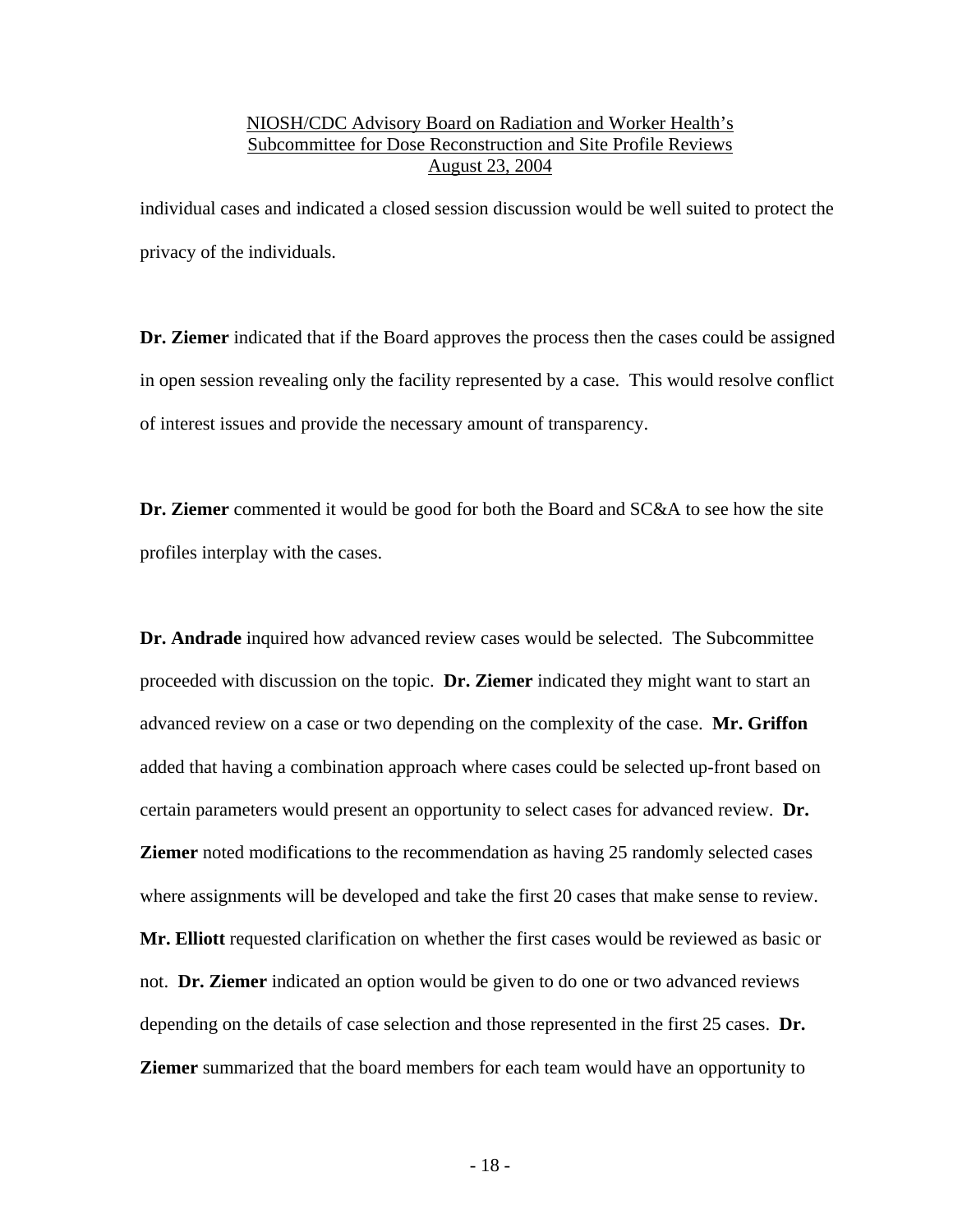comment early in the review process and be available for SC&A's roundtable discussion. A closed session would be needed the day prior to the next Board meeting. The draft summary report will be established from SC&A's roundtable discussion then sent to NIOSH for input on clarity and accuracy. **Mr. Elliott** confirmed NIOSH would have two opportunities of contact to provide factual accuracy during the review process, once during the roundtable discussion and once after the draft summary report have been developed. **Dr. Ziemer** added a closed session would be needed for review of the final summary report.

**Mr. Elliott** commented the appearance of the final product needs consideration. **Mr. Elliott** added the Secretary of HHS and Director of NIOSH is looking for recommendations from the Board's review. These recommendations and any summary findings will have to be decided prior to an open Board meeting in a closed session because it will be pre-decisional and deliberative. **Dr. Ziemer** noted that the summary report would be specific in looking for patterns and delineating the summary of findings, which would be addressed at a full Board closed session. **Mr. Elliott** reiterated a closed session is needed due to the implications of discussing individual cases particularly in the development of summary findings.

**Dr. Anderson** repeated the process of the case reviews. Once the Board members approve the final draft, the Board would take the comments from the 20 cases reviewed and compile them into a single report, which then could become a report of the Subcommittee. **Dr. Ziemer** remarked it could identify issues or concerns without relating them to a specific case,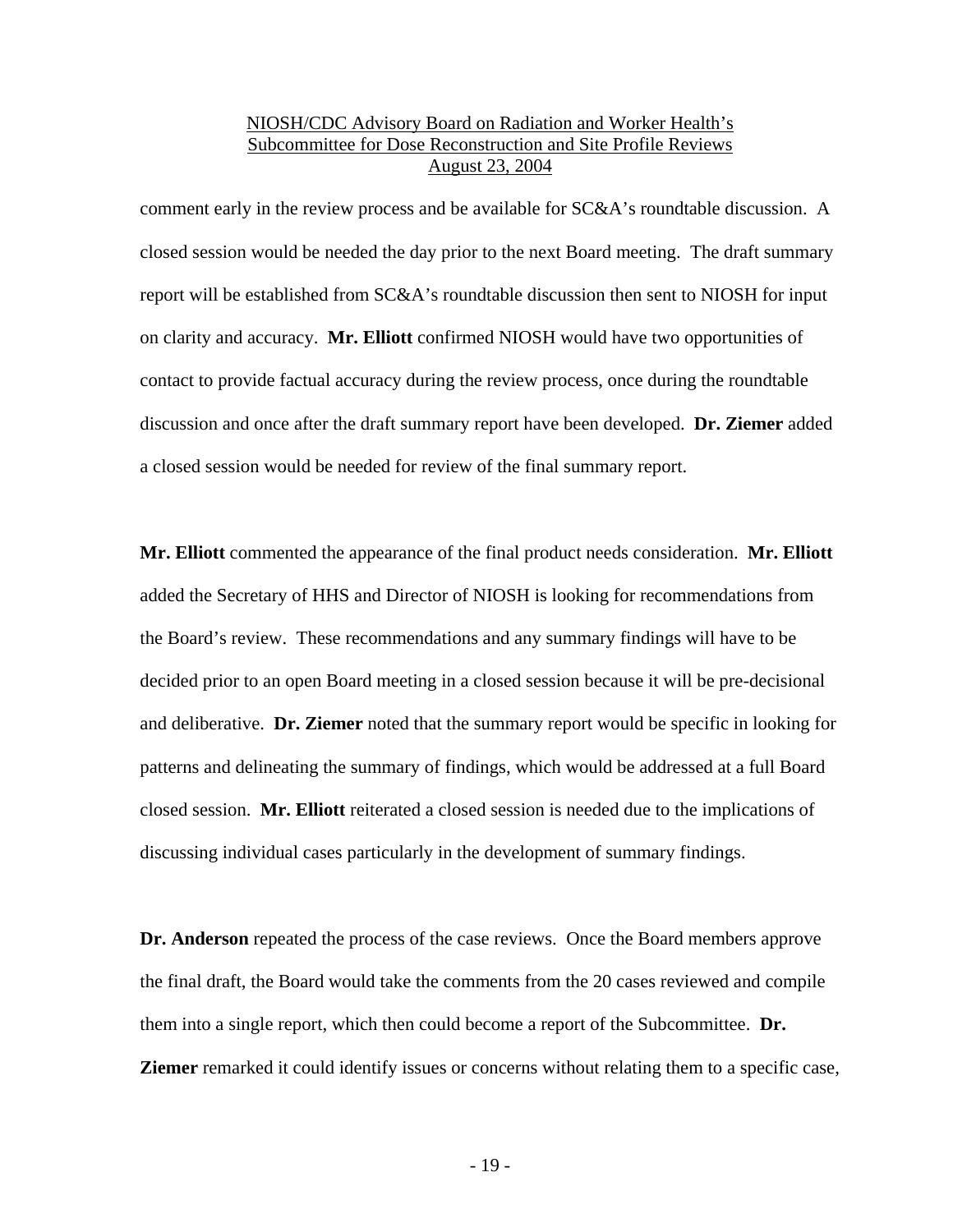which could be generated in advance and taken to an open session. **Dr. Ziemer** added there is going to be a roll up of the findings at the end, envisioning that this would to be done as a group. **Mr. Griffon** commented that having a closed session would allow SC&A to present the individual case reports to each set of panel members and to draft a roll up summary report to present to the Board. The Board can review, vote, and then present that report to the public. **Ms. Homoki-Titus** noted if there is conflict of interest during the discussion of the individual case reviews, that person must step away from the table and cannot vote on that particular issue.

With no further business to come before the Subcommittee, the meeting was adjourned.

# **End of Summary Minutes**

**♦♦♦♦♦**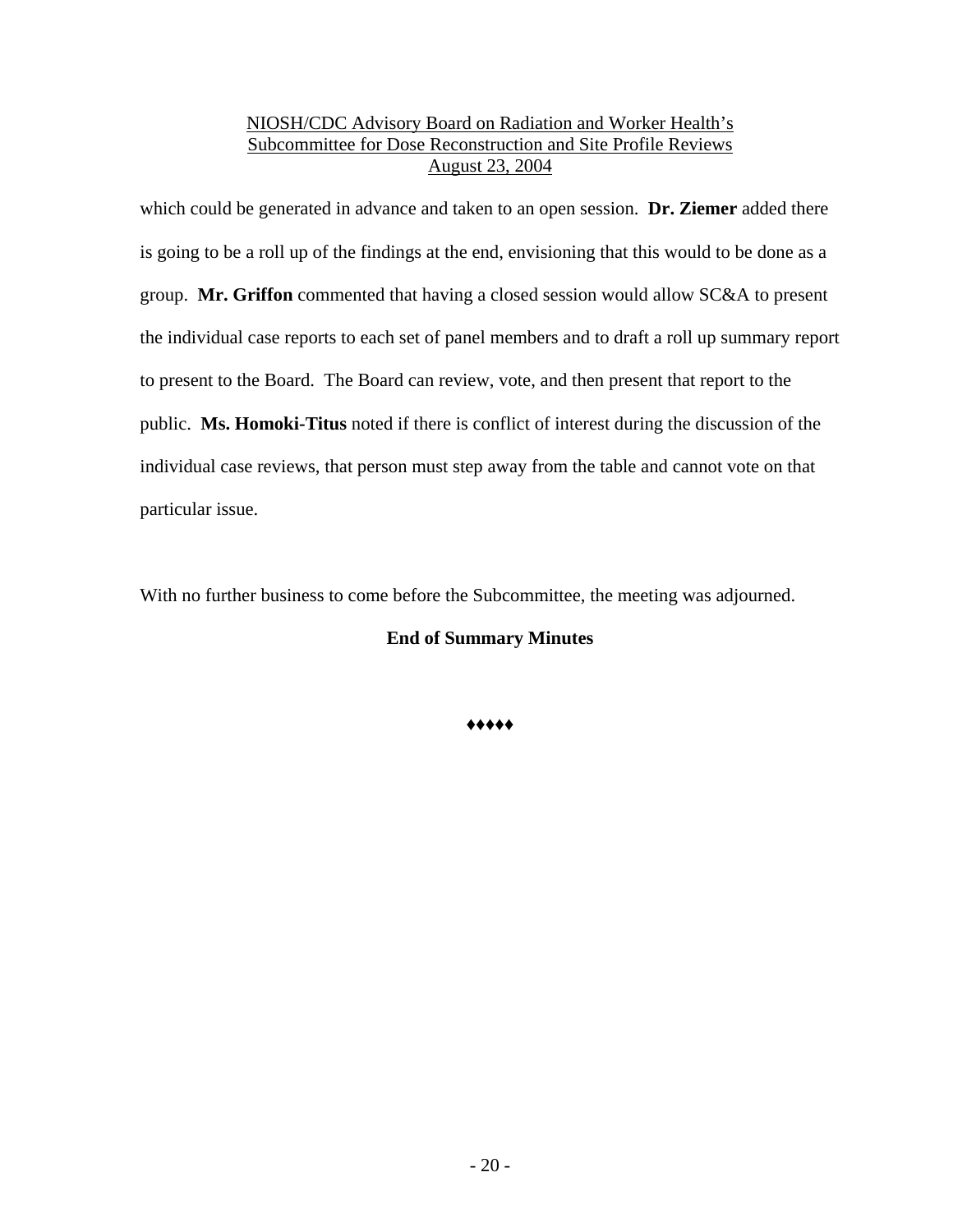I hereby confirm these Summary Minutes are

\_\_\_\_\_\_\_\_\_\_\_\_\_\_\_\_\_\_\_\_\_\_\_\_\_\_\_\_\_\_\_\_\_\_\_\_\_\_\_

accurate, to the best of my knowledge.

Paul L. Ziemer, Ph.D., Chair

Date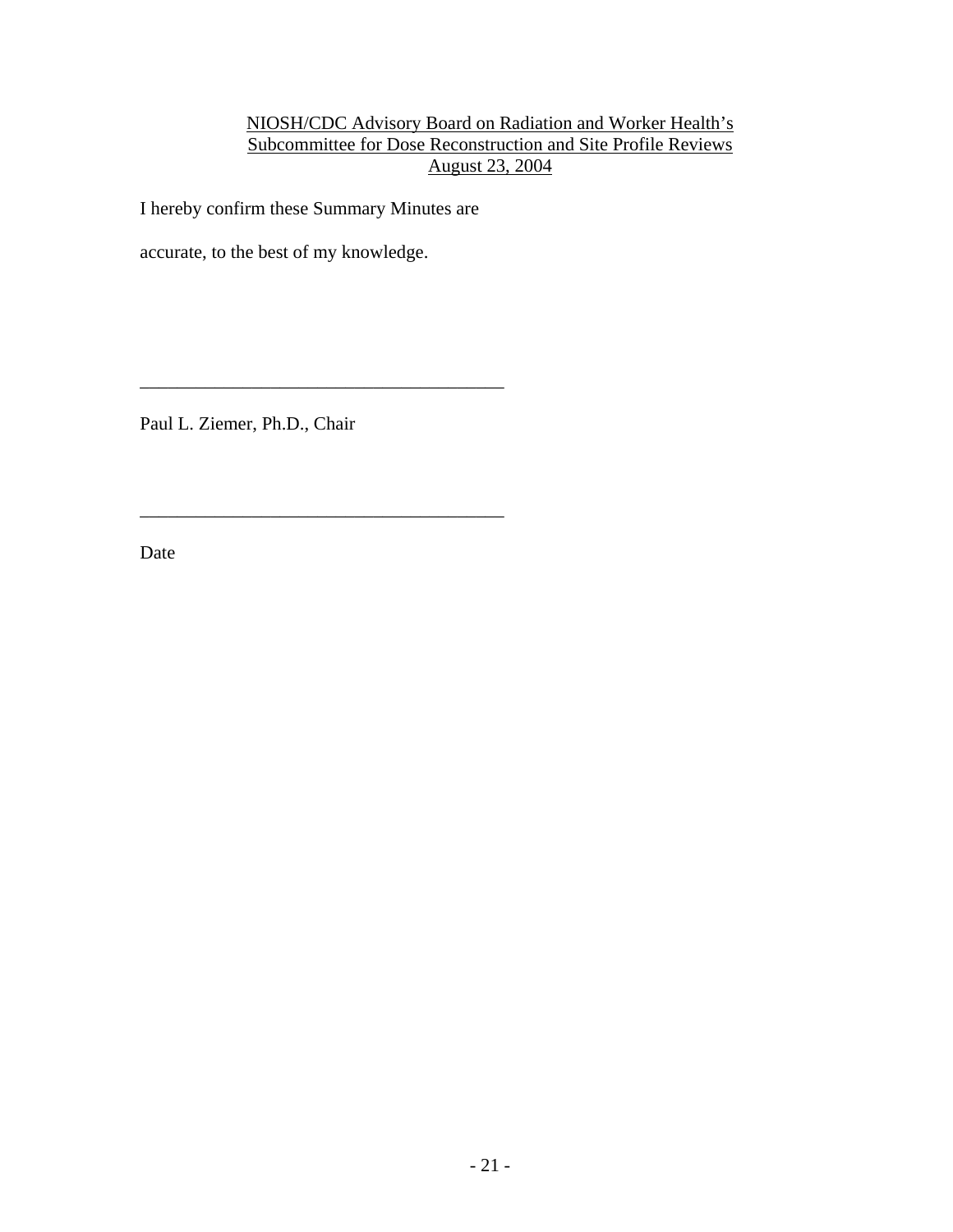# **SUBCOMMITTEE FOR DOSE RECONSTRUCTION AND SITE PROFILE REVIEWS FIRST MEETING: ACTION ITEMS**

**IDAHO FALLS, IDAHO August 23, 2004**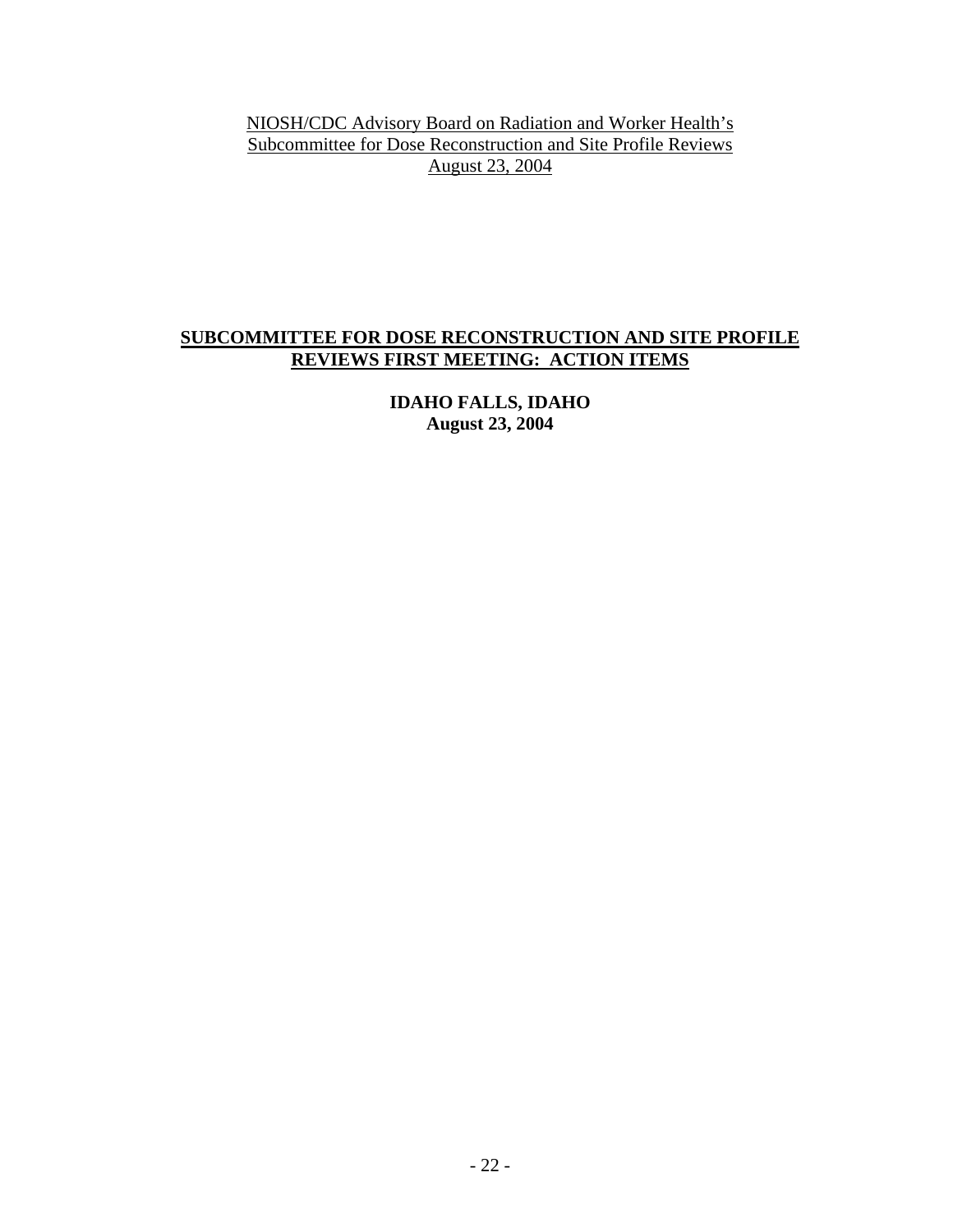**I**

*The following documents, developed by a working group, were presented, discussed, revised,* 

*and voted on during the First Subcommittee Meeting. A final version of the documents was* 

*recommended to the Board on Wednesday, August 26.* 

Procedure for Selecting and Tracking Dose Reconstruction Cases Procedure Number: ABRWH-CaseSelection-001 Effective Date: 8/24/04

1. The Board will establish a Case Selection Matrix based on parameters outlined in Attachment 1 with approximate weights (number of cases) for each parameter of interest. The number of cases to be selected which meet each criterion will be considered as guidelines for the case selection. Actual numbers of cases reviewed for each field may vary. For example, the Boards initial matrix may suggest 30 cases be reviewed for the Hanford site however, the Board may decide to either review fewer Hanford cases or more cases depending on the nature of the case load.

2. NIOSH will provide the Board, or the Dose Reconstruction Sub-Committee with updates on finalized cases available for review. This data will include the following information: case number (or de-identified number linked to case number), facility, cancer type, risk model, decade first employed, number of years employed, and final calculated POC (99<sup>th</sup>) percentile POC value).

3. The Board or Dose Reconstruction Sub-Committee will request NIOSH to make a random selection of cases (Board will determine the number of cases for each batch of cases to be reviewed; Board will determine whether all cases will be re-sampled each time a batch of cases is selected) meeting the POC criteria (see attachment).

4. The Board or Dose Reconstruction Sub-Committee will review each batch of cases to determine appropriateness of the batch based in part on the criteria identified within the flow diagram (see attachment). This procedure is intended to give the Board or Sub-Committee flexibility in selection since all cases projected to be available will not be available at the time of the initial sampling. This flexibility is also necessary since certain criteria (job type, radiation type, etc. – see note on flow diagram) can only be determined by looking at the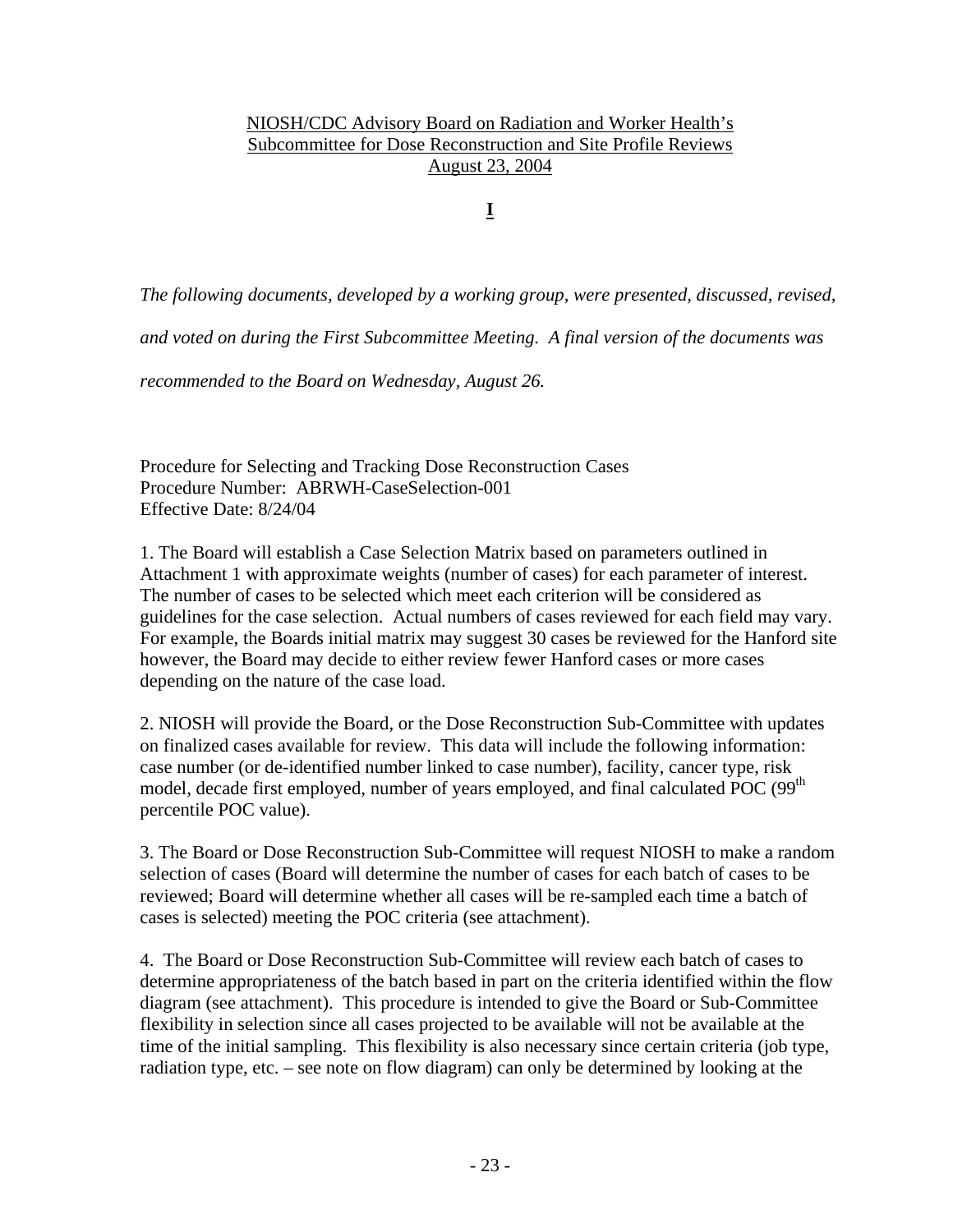hard copy records within the case (the parameters are not searchable fields within the NIOSH database).

5. A tracking matrix will be developed and maintained by the Boards subcontractor. The batch sampling discussed above will be used to fill in the cells within the matrix. For example, if it is determined that overall the Board wishes to review 30 cases from Hanford this parameter will be tracked until that number is completed. This data will be tracked for the Board, or designated Sub-Committee by the Boards subcontractor

6. The Board will provide written updates on cases reviewed at each meeting and NIOSH will make this data available to the public. This information will only include the statistics of the cases reviewed. Review reports are discussed in the Procedure for Case processing. .